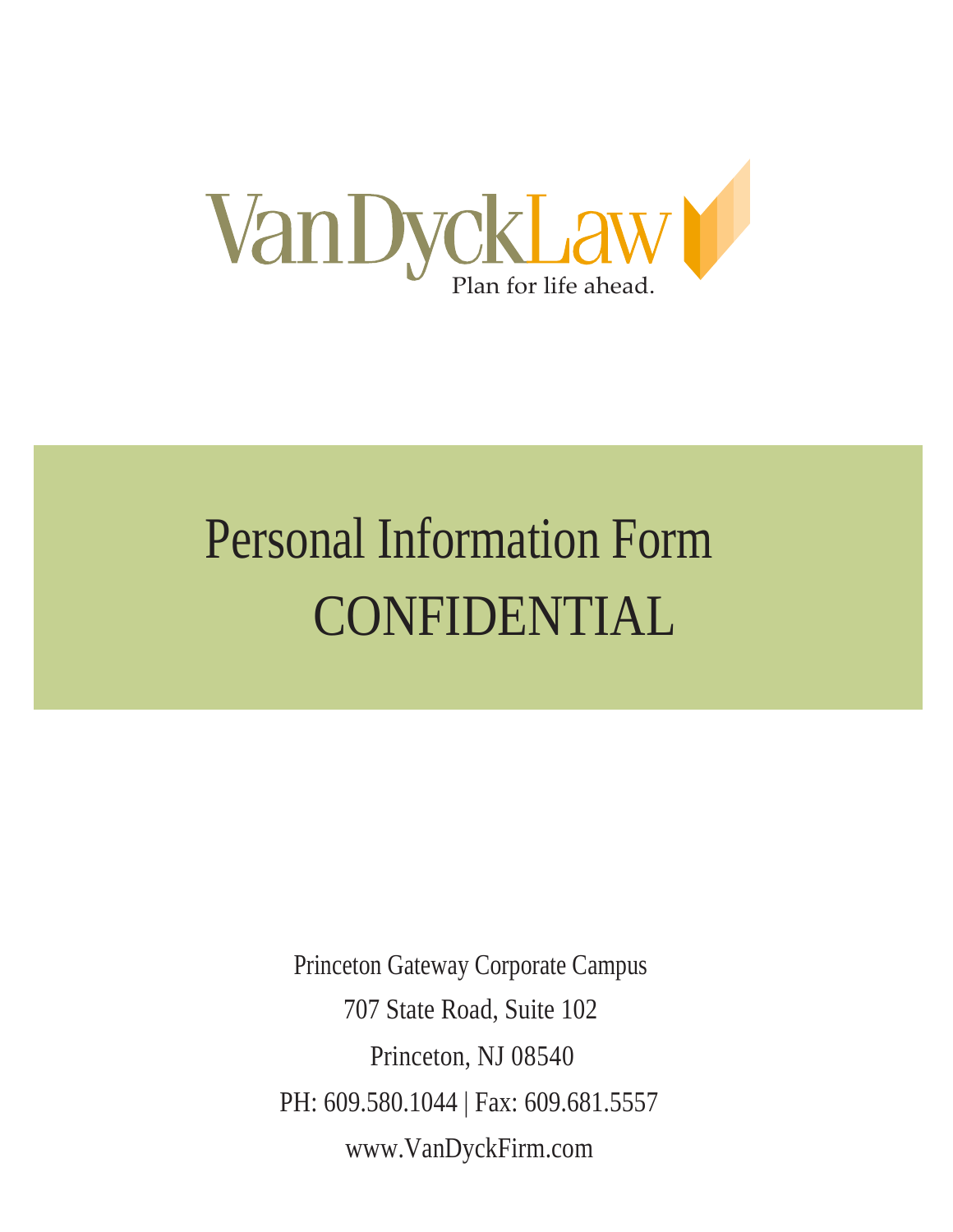# Basic Background Information

**STEP** 

1

In this section, you provide us with important objective information about you, your age, marital status, where you live, and how best to communicate with you.

**This section will ensure that your names are spelled correctly in your documents. Please print clearly.**

| Client 1 Information                                                                                         |                                                              |              |                          | Interview Date: $\angle$ $\angle$ $\angle$ Atty:                   |                                                                                                                                                                                                                                |
|--------------------------------------------------------------------------------------------------------------|--------------------------------------------------------------|--------------|--------------------------|--------------------------------------------------------------------|--------------------------------------------------------------------------------------------------------------------------------------------------------------------------------------------------------------------------------|
|                                                                                                              |                                                              |              |                          |                                                                    |                                                                                                                                                                                                                                |
|                                                                                                              |                                                              |              |                          |                                                                    |                                                                                                                                                                                                                                |
|                                                                                                              |                                                              |              |                          |                                                                    |                                                                                                                                                                                                                                |
|                                                                                                              |                                                              |              |                          |                                                                    |                                                                                                                                                                                                                                |
|                                                                                                              |                                                              |              |                          |                                                                    |                                                                                                                                                                                                                                |
|                                                                                                              |                                                              |              |                          |                                                                    |                                                                                                                                                                                                                                |
|                                                                                                              |                                                              |              |                          |                                                                    |                                                                                                                                                                                                                                |
|                                                                                                              |                                                              |              |                          | $\sqrt{\phantom{a}}$ It is okay to communicate with me via E-mail. |                                                                                                                                                                                                                                |
| Never married Married Widowed                                                                                |                                                              |              |                          | US Citizen? $\Box$ Yes $\Box$ No                                   |                                                                                                                                                                                                                                |
| Are either of your parents still living? $\Box$ Yes $\Box$ No                                                |                                                              |              |                          | Are either of your grandparents still living? $\Box$ Yes $\Box$ No |                                                                                                                                                                                                                                |
| Do you have a Revocable Living Trust? $\Box$ Yes $\Box$ No                                                   |                                                              |              |                          |                                                                    |                                                                                                                                                                                                                                |
|                                                                                                              | Existing Pre- or Postnuptial Agreement? $\Box$ Yes $\Box$ No |              |                          |                                                                    | Date: $\_\_\_\_\_\_\_\_\_\_\_\_\_\_\_\_\_\_\_\_\_\_\_\_\_\_\_$                                                                                                                                                                 |
| If married, have you lived in any of the following states while married to each other? (Mark All That Apply) |                                                              |              |                          |                                                                    |                                                                                                                                                                                                                                |
| $\Box$ Arizona<br>$\Box$ Idaho<br>$\Box$ Louisiana<br>$\Box$ Nevada                                          | $\Box$ New Mexico                                            | $\Box$ Texas | $\Box$ <i>Washington</i> | $\Box$ <i>Wisconsin</i>                                            | $\Box$ California                                                                                                                                                                                                              |
| <b>Client 2 Information</b>                                                                                  |                                                              |              |                          |                                                                    |                                                                                                                                                                                                                                |
|                                                                                                              |                                                              |              |                          |                                                                    |                                                                                                                                                                                                                                |
|                                                                                                              |                                                              |              |                          |                                                                    |                                                                                                                                                                                                                                |
|                                                                                                              |                                                              |              |                          |                                                                    |                                                                                                                                                                                                                                |
|                                                                                                              |                                                              |              |                          |                                                                    |                                                                                                                                                                                                                                |
|                                                                                                              |                                                              |              |                          |                                                                    |                                                                                                                                                                                                                                |
| Business Telephone___________                                                                                |                                                              | Cell Phone   |                          |                                                                    |                                                                                                                                                                                                                                |
|                                                                                                              |                                                              |              |                          |                                                                    | Position and the contract of the contract of the contract of the contract of the contract of the contract of the contract of the contract of the contract of the contract of the contract of the contract of the contract of t |
|                                                                                                              |                                                              |              |                          | $\triangleright$ It is okay to communicate with me via E-mail.     |                                                                                                                                                                                                                                |
| Widowed<br>$\Box$ Never married<br>$\Box$ Married                                                            | Divorced: If yes, date $\frac{\sqrt{2}}{2}$                  |              |                          | US Citizen? $\Box$ Yes $\Box$ No                                   |                                                                                                                                                                                                                                |
| Are either of your parents still living? $\Box$ Yes $\Box$ No                                                |                                                              |              |                          | Are either of your grandparents still living? Tes No               |                                                                                                                                                                                                                                |
| Do you have a Revocable Living Trust? $\Box$ Yes $\Box$ No                                                   |                                                              |              |                          |                                                                    |                                                                                                                                                                                                                                |
|                                                                                                              | Existing Pre- or Postnuptial Agreement? ■ Yes ■ No           |              |                          |                                                                    | Date: $/$ /                                                                                                                                                                                                                    |
| If married, have you lived in any of the following states while married to each other? (Mark All That Apply) |                                                              |              |                          |                                                                    |                                                                                                                                                                                                                                |
| $\Box$ Idaho<br><b>Arizona</b><br>Louisiana<br>$\Box$ Nevada                                                 | $T$ exas<br>$\Box$ New Mexico                                |              | $\Box$ <i>Washington</i> | $\Box$ Wisconsin                                                   | $\Box$ California                                                                                                                                                                                                              |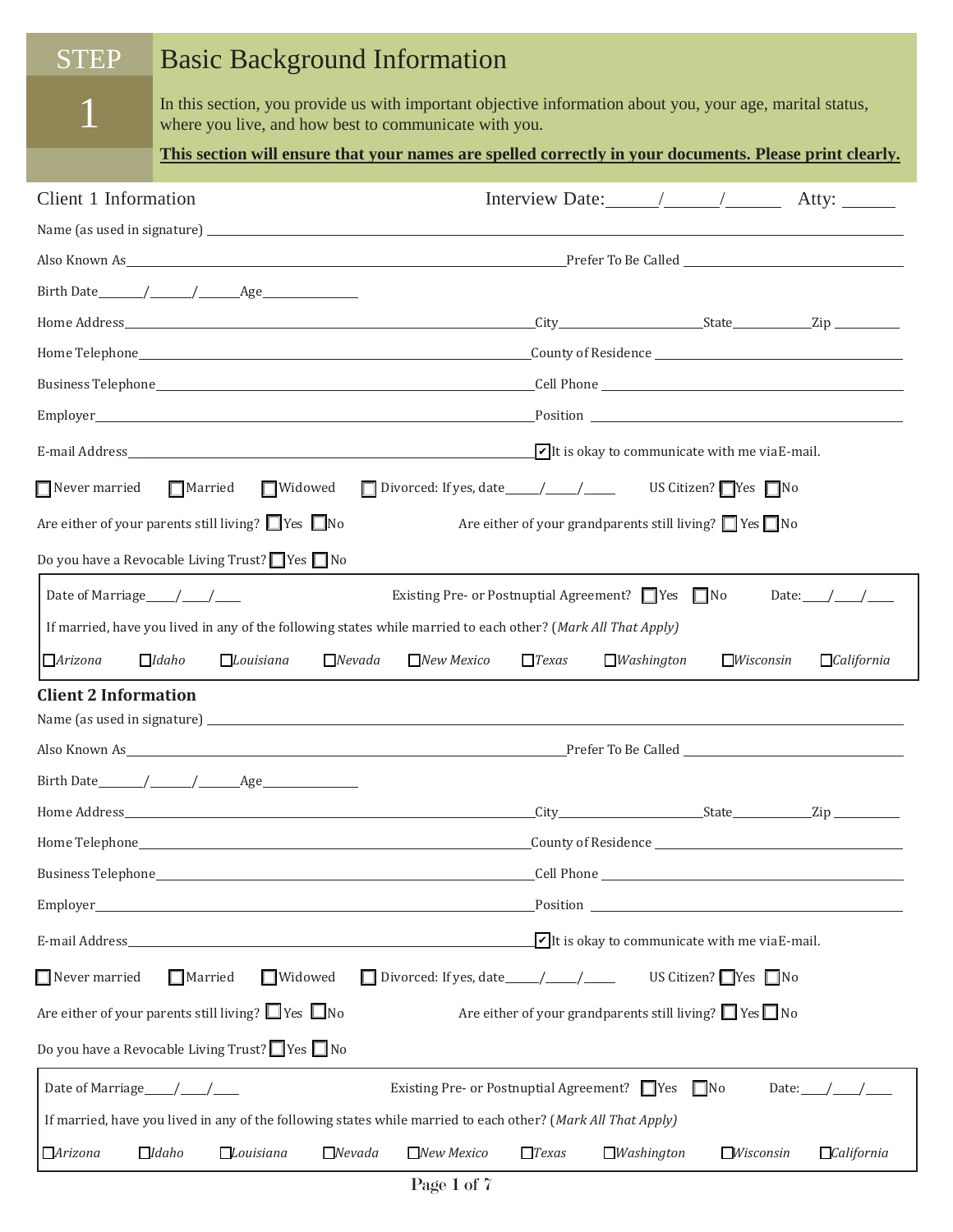### Children, Grandchildren, & Other Potential Individual Beneficiaries **STEP**

2

Identify all children and grandchildren. Also identify other individuals who you may wish to be a beneficiary of your estate. Please use full legal names. Note: Listing a person in this section is not a firm indication of your decision to provide for a particular individual. Rather, it is simply a means of identifying individuals for discussion purposes. (Insert additional sheets, if necessary).

If you have no children, please provide contact information for each individual beneficiary. Also, cross out the word CHILD and use the Relationship field to indicate the nature of your relationship to the beneficiary. Please copy and attach additional pages if you have more than four beneficiaries.

| Child 1                           | <i>Parent:</i> $\Box$ Client 1 $\Box$ Client 2 $\Box$ Joint                                                                                               | $Special$ Needs: Medical Educational Financial                                                                                                                                                                                       |
|-----------------------------------|-----------------------------------------------------------------------------------------------------------------------------------------------------------|--------------------------------------------------------------------------------------------------------------------------------------------------------------------------------------------------------------------------------------|
|                                   | Full Legal Name $\rule{1em}{0.15mm}$ Sex: $\Box M \Box F$                                                                                                 |                                                                                                                                                                                                                                      |
|                                   |                                                                                                                                                           |                                                                                                                                                                                                                                      |
|                                   |                                                                                                                                                           |                                                                                                                                                                                                                                      |
|                                   |                                                                                                                                                           |                                                                                                                                                                                                                                      |
| Children (name, age, and gender): |                                                                                                                                                           | <u> 1989 - Jan Sterlinger, skrivatsk politik († 1908)</u>                                                                                                                                                                            |
| <u>Child 2</u>                    | <u> 1989 - Johann John Stein, mars et al. 1989 - Anna ann an t-Anna ann an t-Anna ann an t-Anna ann an t-Anna ann</u><br>Parent: Client 1 Client 2 DJoint | <u> 1989 - Andrea Stein, Amerikaansk politiker († 1908)</u><br>$Special$ Needs: Medical Educational Financial                                                                                                                        |
|                                   | Full Legal Name $\rule{1em}{0.15mm}$ Sex: $\Box M \Box F$                                                                                                 |                                                                                                                                                                                                                                      |
|                                   |                                                                                                                                                           |                                                                                                                                                                                                                                      |
|                                   |                                                                                                                                                           |                                                                                                                                                                                                                                      |
|                                   |                                                                                                                                                           |                                                                                                                                                                                                                                      |
| Children (name, age, and gender): |                                                                                                                                                           | <u> 1980 - Andrea State Barbara, política establecera en la contrada de la contrada de la contrada de la contrada</u>                                                                                                                |
| <u>Child 3</u>                    | <u> 1989 - Andrea Stadt, fransk politik (d. 1989)</u><br>Parent: $\Box$ Client 1 $\Box$ Client 2 $\Box$ Joint                                             | <i>Special Needs:</i> Medical Beducational Financial                                                                                                                                                                                 |
|                                   |                                                                                                                                                           |                                                                                                                                                                                                                                      |
|                                   |                                                                                                                                                           |                                                                                                                                                                                                                                      |
|                                   |                                                                                                                                                           |                                                                                                                                                                                                                                      |
|                                   |                                                                                                                                                           |                                                                                                                                                                                                                                      |
| Children (name, age, and gender): |                                                                                                                                                           | <u> 1989 - Andrea Barbara, amerikan personal di personal dengan personal di personal dengan personal di personal </u>                                                                                                                |
| Child 4                           | Parent: $\Box$ Client 1 $\Box$ Client 2 $\Box$ Joint                                                                                                      | <i>Special Needs:</i> Medical Educational Financial                                                                                                                                                                                  |
|                                   |                                                                                                                                                           |                                                                                                                                                                                                                                      |
|                                   |                                                                                                                                                           |                                                                                                                                                                                                                                      |
|                                   |                                                                                                                                                           |                                                                                                                                                                                                                                      |
|                                   |                                                                                                                                                           | ■Married Divorced Widowed Single Spouse's Name                                                                                                                                                                                       |
| Children (name, age, and gender): |                                                                                                                                                           | <u> 1999 - Johann Harry Harry Harry Harry Harry Harry Harry Harry Harry Harry Harry Harry Harry Harry Harry Harry Harry Harry Harry Harry Harry Harry Harry Harry Harry Harry Harry Harry Harry Harry Harry Harry Harry Harry Ha</u> |

*Are you concerned with your children's ability to get along withone another?* ⧠ **Yes** ⧠ **No**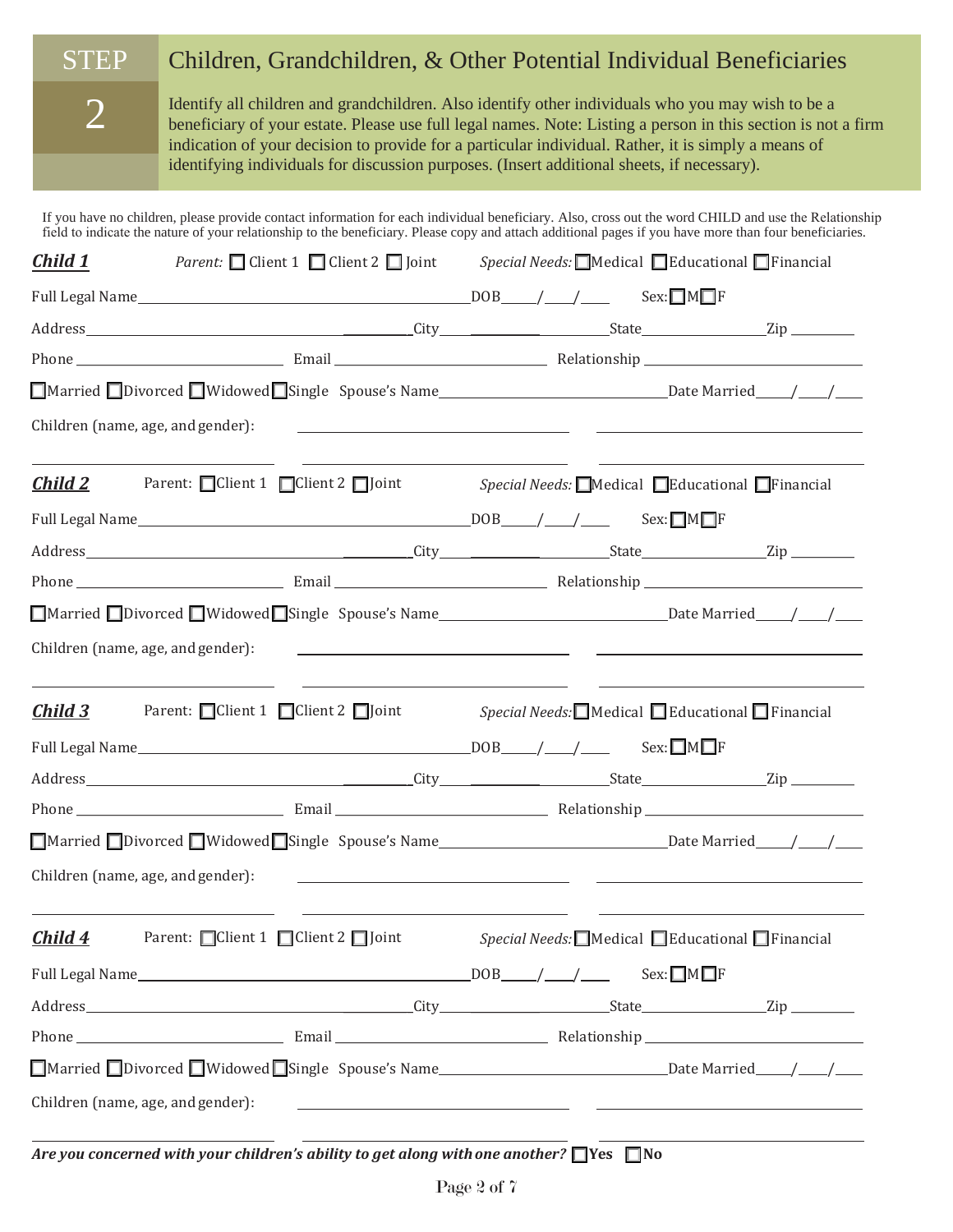### Appointing People To Assist You **STEP**

3

One of the most important aspects of any estate plan is the appointment of various persons to assist you and your family in times of need; particularly when death or disability strikes. These appointed helpers are called by different names depending on the type of estate plan you elect to implement. In this Section, we try and avoid labels. Instead, we focus on the roles these helpers play in protecting your family and your estate.

Who do you nominate to serve as guardian for your minor children (if any)?

| Guardians             |                    |                    |  |  |  |
|-----------------------|--------------------|--------------------|--|--|--|
|                       | Client 1 Responses | Client 2 Responses |  |  |  |
| <b>Initial Choice</b> |                    |                    |  |  |  |
| Back Up # 1           |                    |                    |  |  |  |
| Back Up # 2           |                    |                    |  |  |  |

If you were incapacitated for any period of time, who would you choose to handle your financial affairs during your incapacity?

| Financial Agents/Disability Trustee |                    |                    |  |  |
|-------------------------------------|--------------------|--------------------|--|--|
|                                     | Client 1 Responses | Client 2 Responses |  |  |
| <b>Initial Choice</b>               |                    |                    |  |  |
| Back Up #1                          |                    |                    |  |  |
| Back Up # 2                         |                    |                    |  |  |

If you were incapacitated for any period of time, who would you choose to make health care decisions for you?

| <b>Health Care Agents</b> |                    |                    |  |  |  |
|---------------------------|--------------------|--------------------|--|--|--|
|                           | Client 1 Responses | Client 2 Responses |  |  |  |
| <b>Initial Choice</b>     |                    |                    |  |  |  |
| Back Up #1                |                    |                    |  |  |  |
| Back Up # 2               |                    |                    |  |  |  |

If you were deceased, who would you choose to administer and distribute your estate after your death?

| Estate Fiduciary/Personal Representative |                    |                    |  |  |  |
|------------------------------------------|--------------------|--------------------|--|--|--|
|                                          | Client 1 Responses | Client 2 Responses |  |  |  |
| <b>Initial Choice</b>                    |                    |                    |  |  |  |
| Back Up #1                               |                    |                    |  |  |  |
| Back Up # 2                              |                    |                    |  |  |  |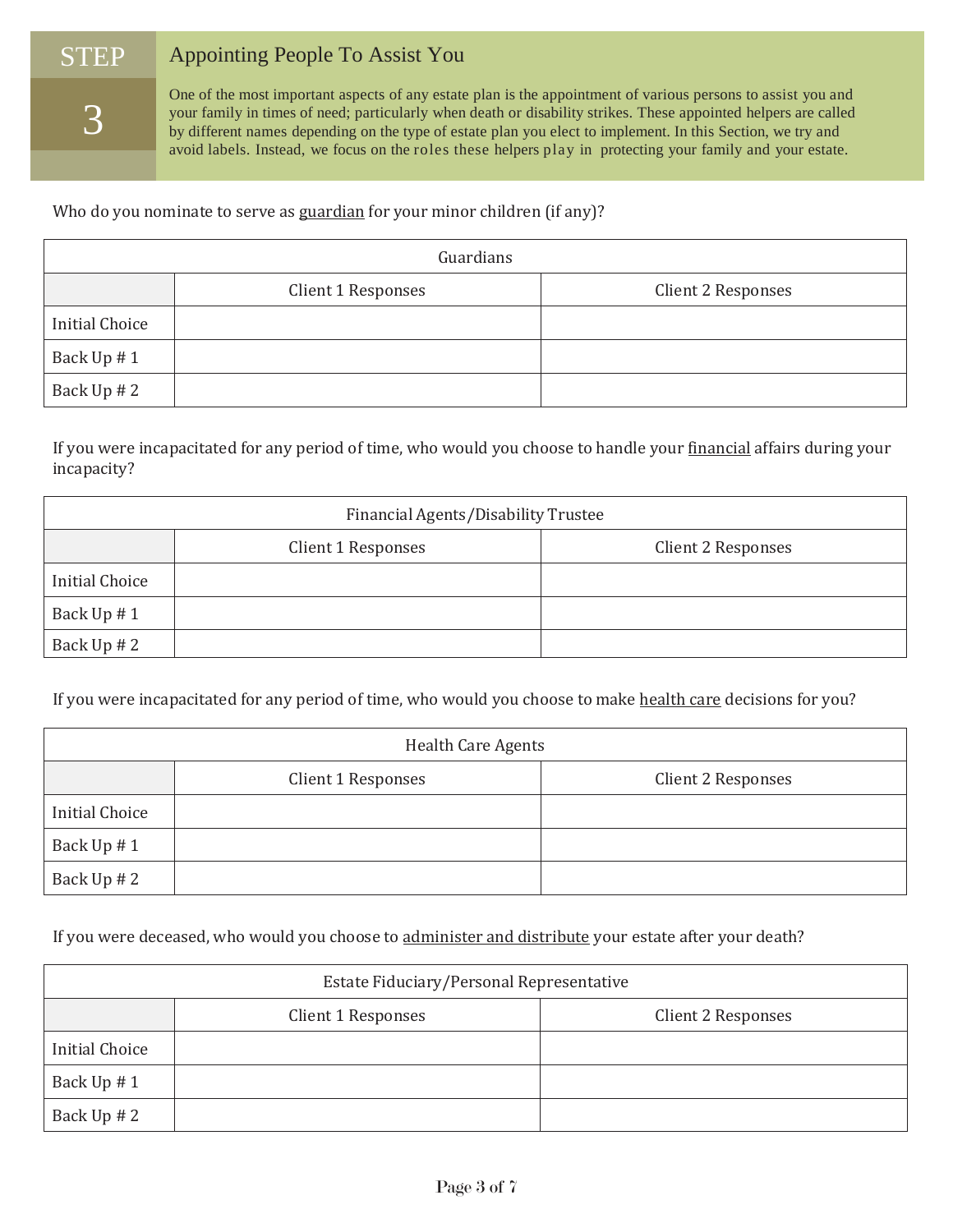| STEP             | <b>Potential Charitable Beneficiaries</b>                                  |            |                       |                                                                                                                                                                                                                                                                                                                                                                                                                                                                                                 |
|------------------|----------------------------------------------------------------------------|------------|-----------------------|-------------------------------------------------------------------------------------------------------------------------------------------------------------------------------------------------------------------------------------------------------------------------------------------------------------------------------------------------------------------------------------------------------------------------------------------------------------------------------------------------|
|                  | identifying charities or non-profit organizations for discussion purposes. |            |                       | Some of our clients desire to direct a portion of their estate toward charities or other non-profit organizations. Whether<br>it is your church, college, social club, or favorite philanthropy, you may have the same desires. Take a moment and<br>contemplate whether you would ever include such a bequest within your legacy plan. Note: Listing a particular<br>organization in this section is not a firm indication of your decision to make a bequest. Rather, it is simply a means of |
|                  | Name of Charity or Non-Profit Organization                                 |            |                       | Address (If Known)                                                                                                                                                                                                                                                                                                                                                                                                                                                                              |
|                  |                                                                            |            |                       |                                                                                                                                                                                                                                                                                                                                                                                                                                                                                                 |
|                  |                                                                            |            |                       |                                                                                                                                                                                                                                                                                                                                                                                                                                                                                                 |
|                  | $\frac{3}{2}$                                                              |            |                       |                                                                                                                                                                                                                                                                                                                                                                                                                                                                                                 |
|                  |                                                                            |            |                       |                                                                                                                                                                                                                                                                                                                                                                                                                                                                                                 |
|                  |                                                                            |            |                       |                                                                                                                                                                                                                                                                                                                                                                                                                                                                                                 |
| <b>STEP</b>      | People Who Advise You                                                      |            |                       |                                                                                                                                                                                                                                                                                                                                                                                                                                                                                                 |
|                  | income tax matters.                                                        |            |                       | Your various advisors play a key role in the establishment of your estate plan. By way of example,<br>your financial advisor and life insurance agent may need to be contacted to confirm and/or change<br>beneficiary designations and titling of accounts. Your accountant may need to be consulted relative to                                                                                                                                                                               |
|                  | Name                                                                       |            |                       | Telephone                                                                                                                                                                                                                                                                                                                                                                                                                                                                                       |
|                  |                                                                            |            |                       |                                                                                                                                                                                                                                                                                                                                                                                                                                                                                                 |
|                  | I would recommend this person to my friends/family:                        | $\Box$ Yes | $\Box$ No             |                                                                                                                                                                                                                                                                                                                                                                                                                                                                                                 |
|                  |                                                                            |            |                       |                                                                                                                                                                                                                                                                                                                                                                                                                                                                                                 |
|                  | I would recommend this person to my friends/family:                        | $\Box$ Yes | $\square_{\rm No}$    |                                                                                                                                                                                                                                                                                                                                                                                                                                                                                                 |
| Family Attorney_ |                                                                            |            |                       |                                                                                                                                                                                                                                                                                                                                                                                                                                                                                                 |
|                  | I would recommend this person to my friends/family:                        | $\Box$ Yes | $\square_{\rm No}$    |                                                                                                                                                                                                                                                                                                                                                                                                                                                                                                 |
|                  | I would recommend this person to my friends/family:                        | $\Box$ Yes | $\square_{\text{No}}$ |                                                                                                                                                                                                                                                                                                                                                                                                                                                                                                 |
|                  |                                                                            |            |                       |                                                                                                                                                                                                                                                                                                                                                                                                                                                                                                 |
|                  | I would recommend this person to my friends/family:                        | $\Box$ Yes | $\square_{\text{No}}$ |                                                                                                                                                                                                                                                                                                                                                                                                                                                                                                 |
|                  |                                                                            |            |                       |                                                                                                                                                                                                                                                                                                                                                                                                                                                                                                 |
|                  | I would recommend this person to my friends/family:                        | $\Box$ Yes | $\square_{\text{No}}$ |                                                                                                                                                                                                                                                                                                                                                                                                                                                                                                 |
|                  |                                                                            |            |                       |                                                                                                                                                                                                                                                                                                                                                                                                                                                                                                 |
|                  | I would recommend this person to my friends/family:                        | $\Box$ Yes | $\square_{\text{No}}$ |                                                                                                                                                                                                                                                                                                                                                                                                                                                                                                 |
|                  | I would recommend this person to my friends/family:                        | $\Box$ Yes | $\Box$ No             |                                                                                                                                                                                                                                                                                                                                                                                                                                                                                                 |

| May we contact your listed advisors? $\square$ Yes |  | $\square_{\text{No}}$ |
|----------------------------------------------------|--|-----------------------|
|----------------------------------------------------|--|-----------------------|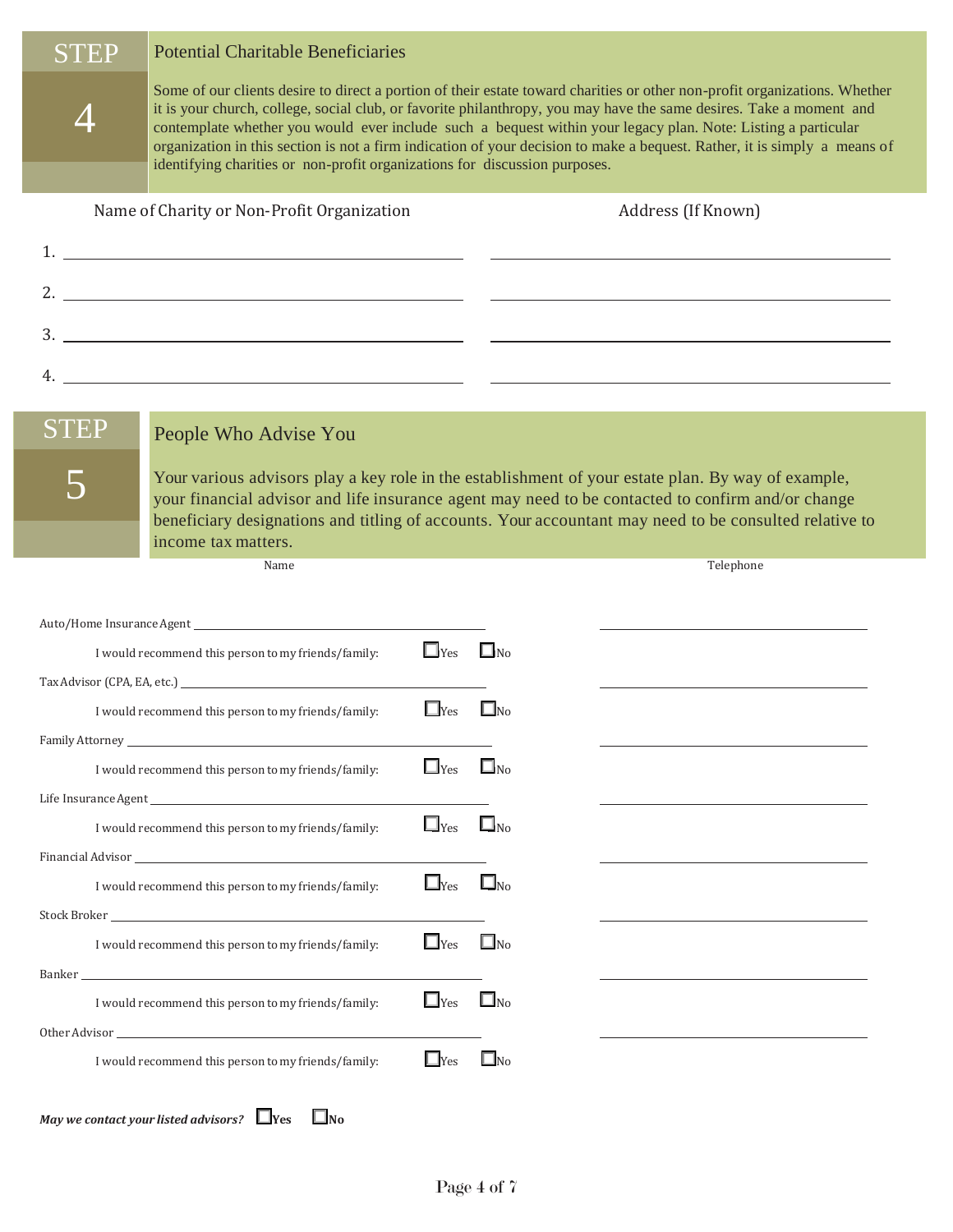6

# STEP Concerns and Anxieties

Our objective is to assist clients in identifying their concerns and anxieties. All too often in the planning process, a client will discover that there are other, more pressing concerns than the one that caused them to begin the planning process. Please review the following risks that we frequently hear from clients, identify those risks which concern you, and provide us with some sense about how concerned you are with that particular risk. This information will assist us in focusing our conversations toward the issues that are the more pressing to you.

|                                                                                                                                                                     |      |     | Level of Concern (If Any) |      |
|---------------------------------------------------------------------------------------------------------------------------------------------------------------------|------|-----|---------------------------|------|
|                                                                                                                                                                     | None | Low | Medium                    | High |
| <b>Tax Concerns</b>                                                                                                                                                 |      |     |                           |      |
|                                                                                                                                                                     |      |     |                           |      |
|                                                                                                                                                                     |      |     |                           |      |
|                                                                                                                                                                     |      |     |                           |      |
| <b>Family Concerns</b>                                                                                                                                              |      |     |                           |      |
| - Risk that assets left to your spouse (whether by virtue of joint tenancy or<br>by will) might not pass to your intended heirs as a result of your spouse          |      |     |                           |      |
| - Risk of a child or other beneficiary losing his/her inheritance to creditors,<br>lawsuits, to mismanagement of the money or to a divorcing spouse                 |      |     |                           |      |
| - Risk that an inheritance passing to a minor child or grandchild might be<br>squandered or stolen by the person in charge of managing the money for that           |      |     |                           |      |
| - Risk that an inheritance received by a child or other beneficiary who has a<br>disability would render them ineligible for governmental benefits                  |      |     |                           |      |
| - Risk of unnecessary litigation from heirs who receive less than they think they                                                                                   |      |     |                           |      |
| - Risk that parents, who may need financial assistance, are not provided for                                                                                        |      |     |                           |      |
| Disability                                                                                                                                                          |      |     |                           |      |
| - Risk of loss of control over your assets in event of your disability                                                                                              |      |     |                           |      |
| - Risk of unwanted efforts made to save your life if you feel that it's best to cease                                                                               |      |     |                           |      |
| - Risk of an unnecessary guardianship if you become incapacitated or unable to make                                                                                 |      |     |                           |      |
| <b>Creditor Concerns</b>                                                                                                                                            |      |     |                           |      |
|                                                                                                                                                                     |      |     |                           |      |
|                                                                                                                                                                     |      |     |                           |      |
| - Risk that a co-owner's creditor may seize the property you co-own jointly, in                                                                                     |      |     |                           |      |
| Post-Death Concerns                                                                                                                                                 |      |     |                           |      |
| - Risk of unnecessary costs and delays associated with the estate passing through                                                                                   |      |     |                           |      |
| - Risk of having to sell assets in a "fire sale" in order to create the liquidity needed                                                                            |      |     |                           |      |
| - Risk that the person(s) charged with managing your affairs after you've passed<br>will innocently make mistakes because he/she is unaware of what is required and |      |     |                           |      |
|                                                                                                                                                                     |      |     |                           |      |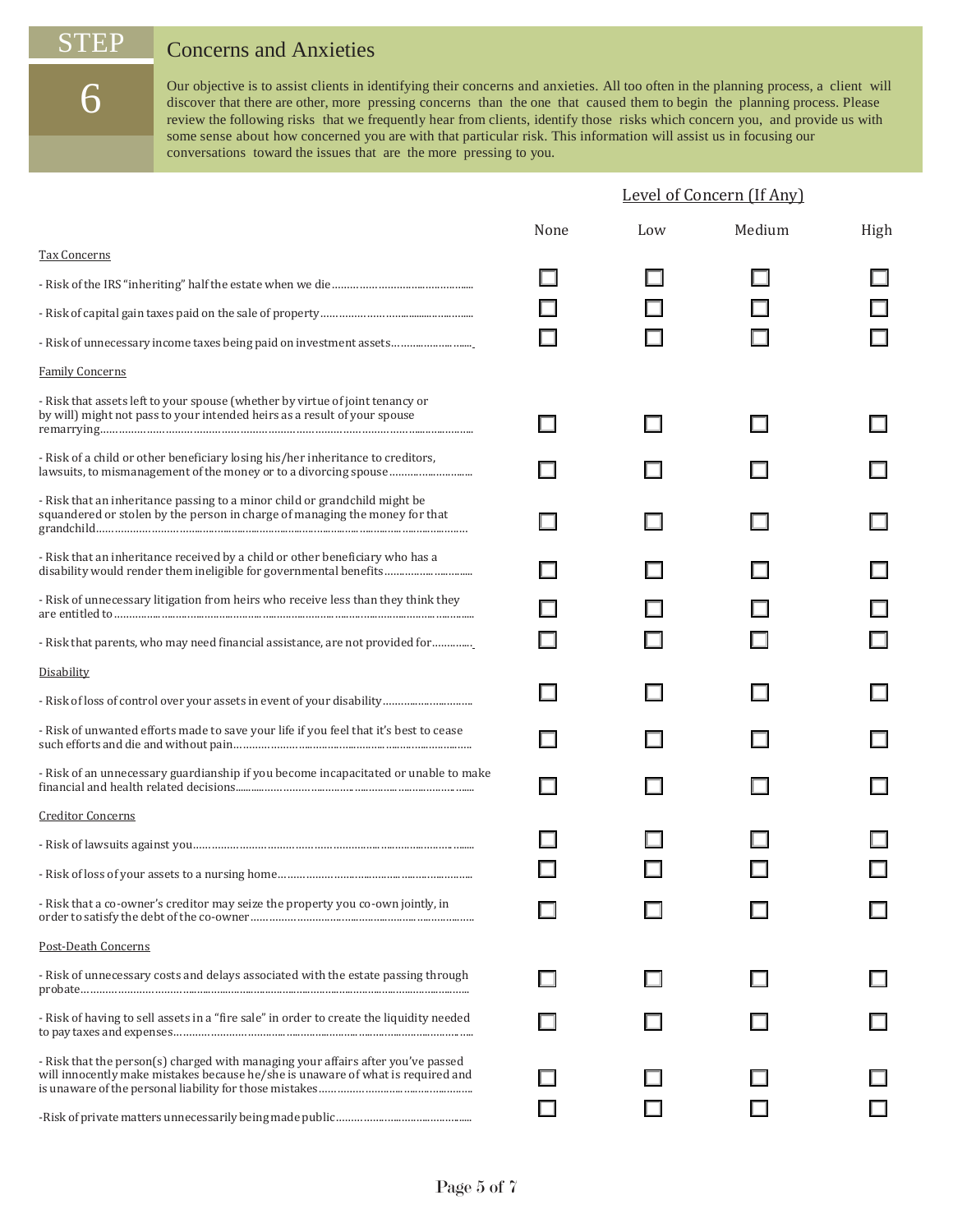## STEP Asset Assessment

7

Determining the ownership, value, and character of your assets is important to your estate and legacy plan. The title ownership is important for tax and transfer matters. The value will be significant in determining potential tax liability. The character is relevant in assessing the manner by which the asset can transfer.

|                                                                                         |             | <b>Client 1</b>    | <b>Client 2</b> |                    | <b>Joint Ownership</b> |                    |
|-----------------------------------------------------------------------------------------|-------------|--------------------|-----------------|--------------------|------------------------|--------------------|
| <b>Assets</b>                                                                           | # of Assets | <b>Total Value</b> | # of Assets     | <b>Total Value</b> | # of Assets            | <b>Total Value</b> |
| Cash Accounts (i.e. checking, savings, CD, Money<br>Market)                             |             |                    |                 |                    |                        |                    |
| Investment Accounts (i.e. brokerage accounts)                                           |             |                    |                 |                    |                        |                    |
| Bonds (not held in an investment account)                                               |             |                    |                 |                    |                        |                    |
| Stocks (not held in an investment account)                                              |             |                    |                 |                    |                        |                    |
| <b>Company Stock Options</b>                                                            |             |                    |                 |                    |                        |                    |
| Personal Effects (i.e. jewelry, household items,<br>art, vehicles, boats, planes, etc.) |             |                    |                 |                    |                        |                    |
| Retirement Plans (401k, IRAs, etc.)                                                     |             |                    |                 |                    |                        |                    |
| <b>Pension Plans</b>                                                                    |             |                    |                 |                    |                        |                    |
| Life Insurance Policies (death value)                                                   |             |                    |                 |                    |                        |                    |
| Annuities                                                                               |             |                    |                 |                    |                        |                    |
| Partnership & LLC Interests                                                             |             |                    |                 |                    |                        |                    |
| Corp. Business Interests (S-Corp or LLC)                                                |             |                    |                 |                    |                        |                    |
| Sole Proprietorship Interests                                                           |             |                    |                 |                    |                        |                    |
| Oil, Gas, and Mineral Interests                                                         |             |                    |                 |                    |                        |                    |
| Monies Owed to You (promissory notes)                                                   |             |                    |                 |                    |                        |                    |
| Personal Residence                                                                      |             |                    |                 |                    |                        |                    |
| Other In-State Real Property                                                            |             |                    |                 |                    |                        |                    |
| Other Out-Of-State Real Property                                                        |             |                    |                 |                    |                        |                    |
| Other Assets                                                                            |             |                    |                 |                    |                        |                    |
| Anticipated Inheritance, Gift, or Judgment                                              |             |                    |                 |                    |                        |                    |
| <b>TOTAL ASSET VALUE</b>                                                                |             |                    |                 |                    |                        |                    |
| <b>Liabilities</b>                                                                      |             |                    |                 |                    |                        |                    |
| Loans Payable                                                                           |             |                    |                 |                    |                        |                    |
| <b>Accounts Payable</b>                                                                 |             |                    |                 |                    |                        |                    |
| Real Estate Mortgages                                                                   |             |                    |                 |                    |                        |                    |
| <b>Total Liabilities (\$\$\$)</b>                                                       |             |                    |                 |                    |                        |                    |
| Net Estate (\$\$\$)                                                                     |             |                    |                 |                    |                        |                    |

**(Total Assets minus Total Liabilities)**

# **COMBINED NET ESTATE (\$\$\$)** <sup>=</sup>

**(Client Net + Spouse Net + Joint Net)**